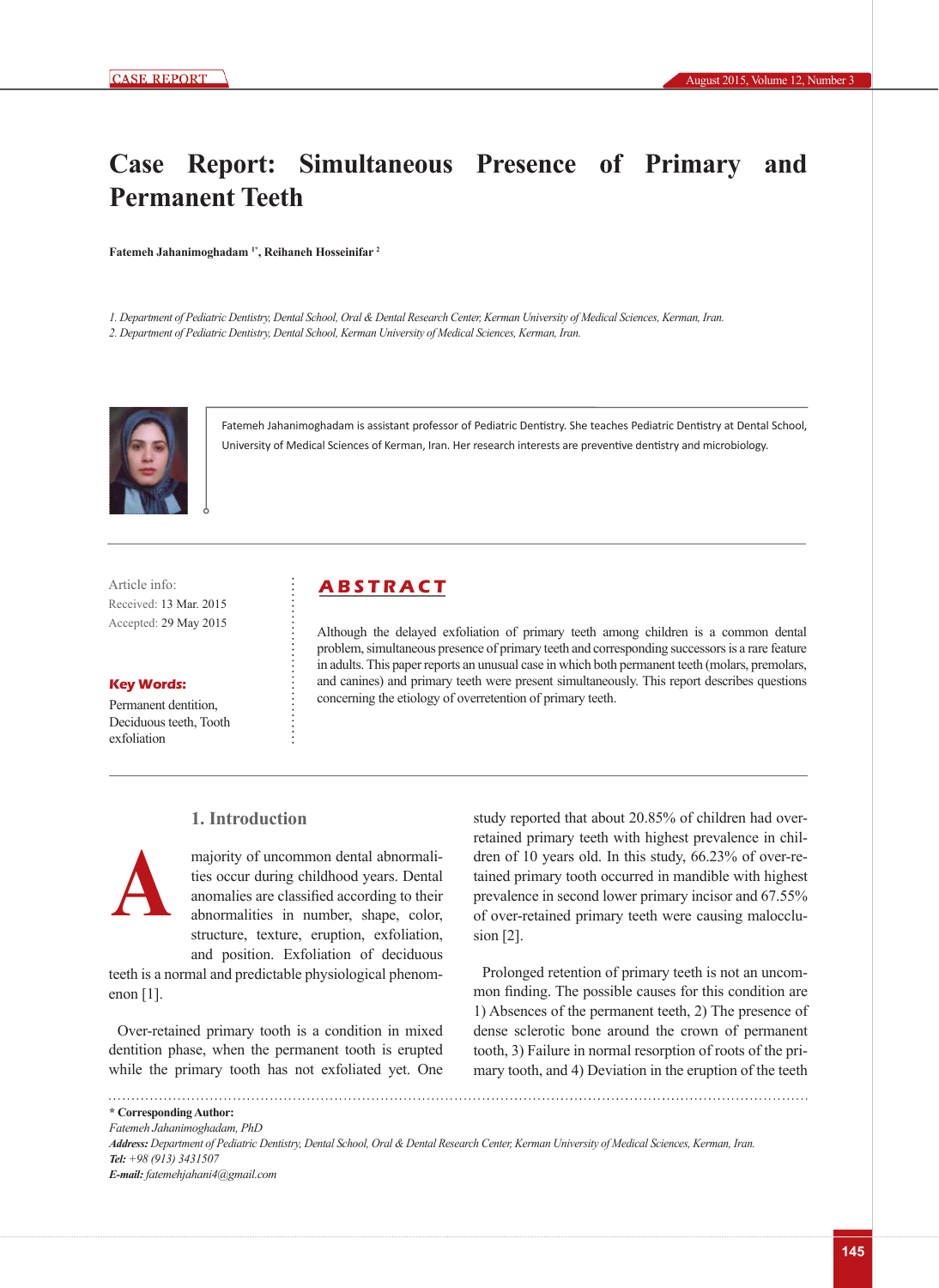due to systemic disorders [3, 4]. This article presents an unusual case of a nonsyndromic adult female with the simultaneous presence of primary and permanent teeth.

#### **2. Case Report**

A 19-year-old female was referred to the Department of Pediatric Dentistry, University of Medical Sciences, Kerman, Iran with a chief complaint of crowded teeth. Physical development of this patient was normal. There was no history of any genetic or dental anomalies in her family. No medical history or dentofacial trauma was reported by the patient.

Extraoral examination of this patient was noncontributory. Intraoral examination did not show any hard and soft tissue abnormalities. A clinical dental examination revealed the presence of the following teeth in her maxilla: 17, 16, 15, 14, 53, 12, 11, 21, 22, 23, 24, 65, 26, 27, and these teeth in mandible: 47, 46, 85, 45, 84, 44, 83, 43, 42, 41, 31, 32, 34, 36, 37. When the patient referred to us some over-retained teeth (63, 73, and 75) had been extracted (Figures 1, 2).

The crown size of all teeth was normal. The midline was on and both overjet and overbite were 1 mm. The position of maxillary canines was buccal (Figure 3). Molar relationship was class III and half cusp class II in right and left side, respectively.

Radiographic examination confirmed the presence of all teeth except maxillary third molars and unerupted maxillary left second premolar, canine, maxillary, and mandibular third molars (Figure 4). The laboratory tests (T3, T4, FreeT4, TSH, Alkaline phosphatase, Ca and P) were requested and the results were in normal range.



Figure 1. Maxillary view showing the over-retained right primary canine.

#### **3. Discussion**

The exact mechanism of primary tooth exfoliation could involve pressure resorption of the primary root invoked by the erupting successional tooth and or differentiation of monocytes of the periodontal ligament into odontoclasts. The odontoclasts then resorb the primary root in a similar manner to osteoclasts during bone remodeling or resorption without inflammatory response [5]. The possible causes that trigger this process are unknown. The majority of carious primary teeth undergo normal exfoliation without restoration [6].

The etiology of over-retained primary tooth is often crown misalignment of the successional permanent tooth, as it erupts relative to the root of the primary tooth [7]. According to some studies, the possible causes for overretention of primary teeth are rampant caries, the presence of a calcifying odontogenic cyst, intraluminal adenomatoid odontogenic tumor, monostotic fibrous dysplasia, and chronic malnutrition [1, 7]. Also, accumulative and quantitative effect of rampant caries



**Figure 2.** Mandibular view showing the over-retained right primary canine, first, and second molar.



ANATOMICAL SCIENCES **Figure 3.** Midline was on and the position of maxillary canines was buccal.